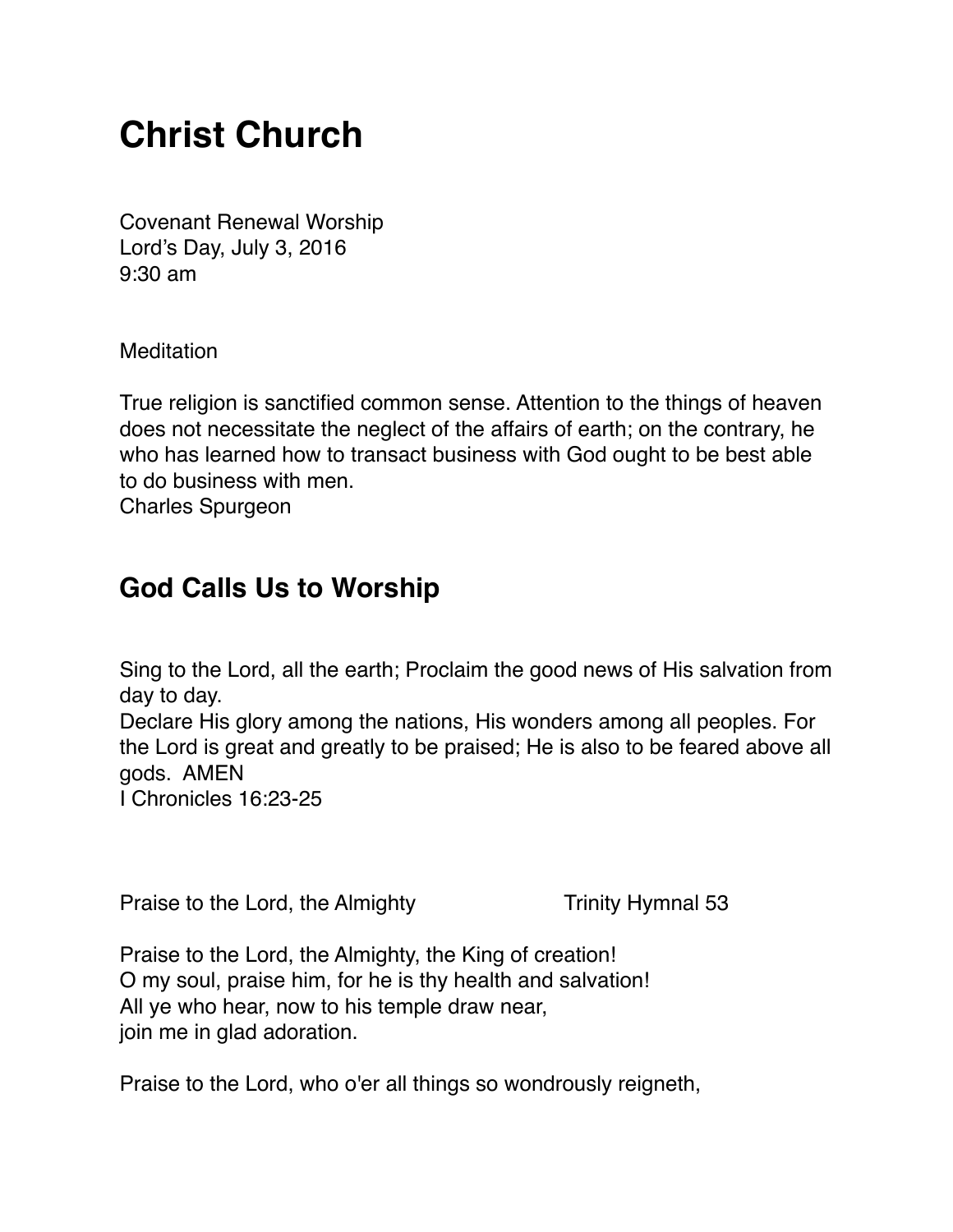shelters thee under his wings, yea, so gently sustaineth! Hast thou not seen how thy desires e'er have been granted in what he ordaineth?

Praise to the Lord, who doth prosper thy work and defend thee! Surely his goodness and mercy here daily attend thee; ponder anew what the Almighty will do, if with his love he befriend thee!

Praise to the Lord, who with marvelous wisdom hath made thee, decked thee with health, and with loving hand guided and stayed thee. How oft in grief hath not he brought thee relief, spreading his wings to o'ershade thee!

Praise to the Lord! O let all that is in me adore him! All that hath life and breath, come now with praises before him. Let the amen sound from his people again; gladly fore'er we adore him. AMEN

Responsive Reading **Participal Control** Psalm 148

Leader: Praise the Lord! Praise the Lord from the heavens; praise Him in the heights! Praise Him, all His angels; praise Him, all His hosts!

Congregation: Praise Him, sun and moon; praise Him, all you stars of light!

> Praise Him, you heavens of heavens and you waters above the heavens!

Let them praise the name of the Lord,

for He commanded and they were created.

Leader: He also established them forever and ever; He made a decree which shall not pass away. Praise the Lord from the earth, you great sea creatures and all the depths; fire and hail, snow and clouds; stormy wind, fulfilling His word; mountains and all hills, fruitful trees and all cedars;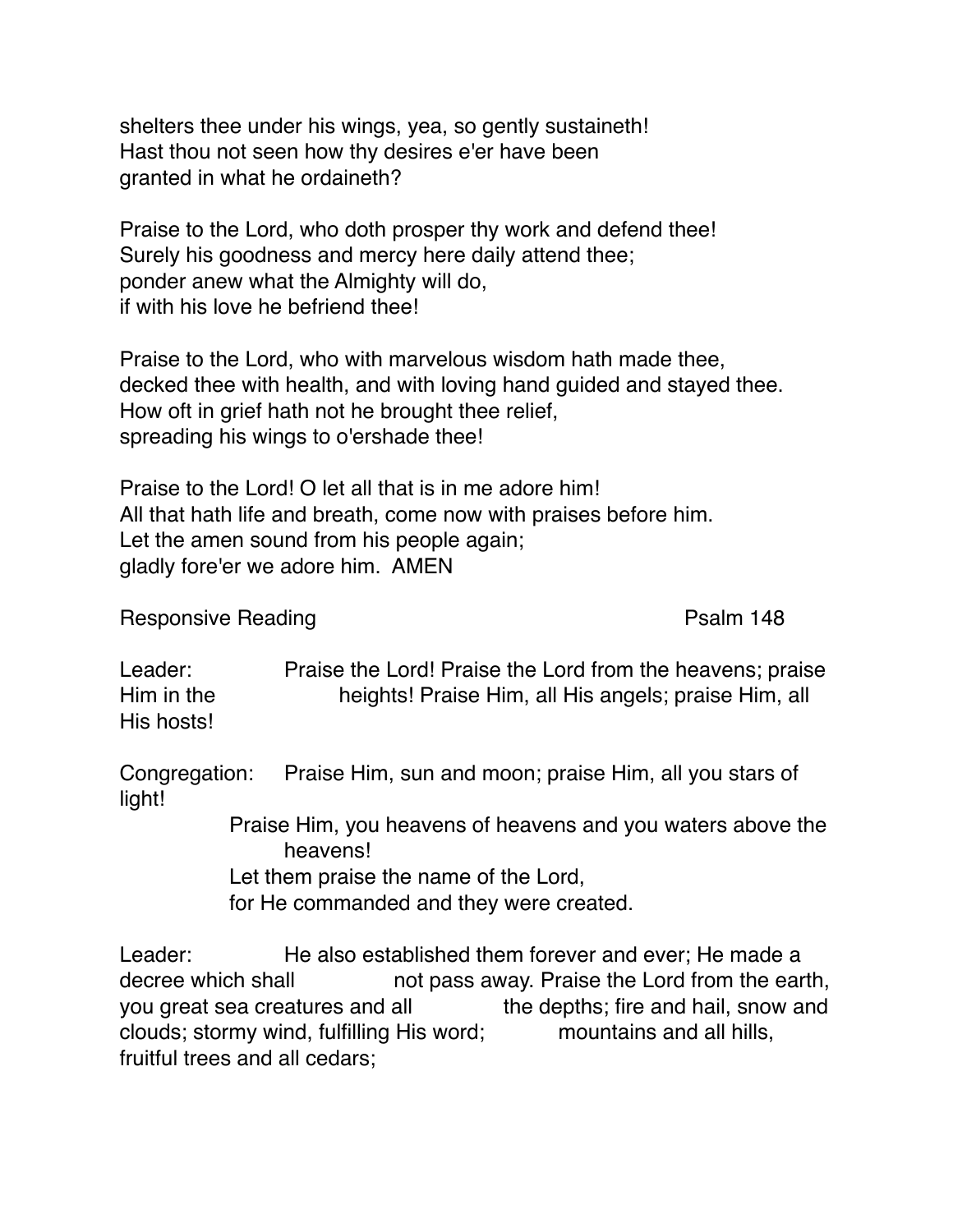Congregation: Beasts and all cattle; creeping things and flying fowl; kings of the earth and all peoples; princes and all judges of the earth; both young men and maidens; old men and children.

Leader: Let them praise the name of the Lord, for His name alone is exalted; His glory is above the earth and heaven.

Congregation: And He has exalted the horn of His people, the praise of all His saints – of the children of Israel, a people near to Him. Praise the Lord! AMEN

Psalm 148 Book of Psalms for Singing

1 From heav'n O praise the LORD; Ye heights His glory raise. All angels, praise accord; let all His host give praise. Praise Him on high, sun, moon, and star, Sun, moon, and star, Ye heav'ns afar, And cloudy sky.

2 Yea, let them glorious make Jehovah's matchless name; For when the word He spake they into being came. And from that place where fixed they be, Where fixed they be, by His decree They cannot pass.

3 From earth O praise the LORD, Ye deeps and all below; Wild winds that do His word, Ye clouds, fire, hail, and snow; Ye mountains high, Ye cedars tall. Ye cedars tall, Beasts great and small, And birds that fly.

4 Let all the people praise, And kings of every land; Let all their voices raise Who judge and give command. By young and old, by maid and youth,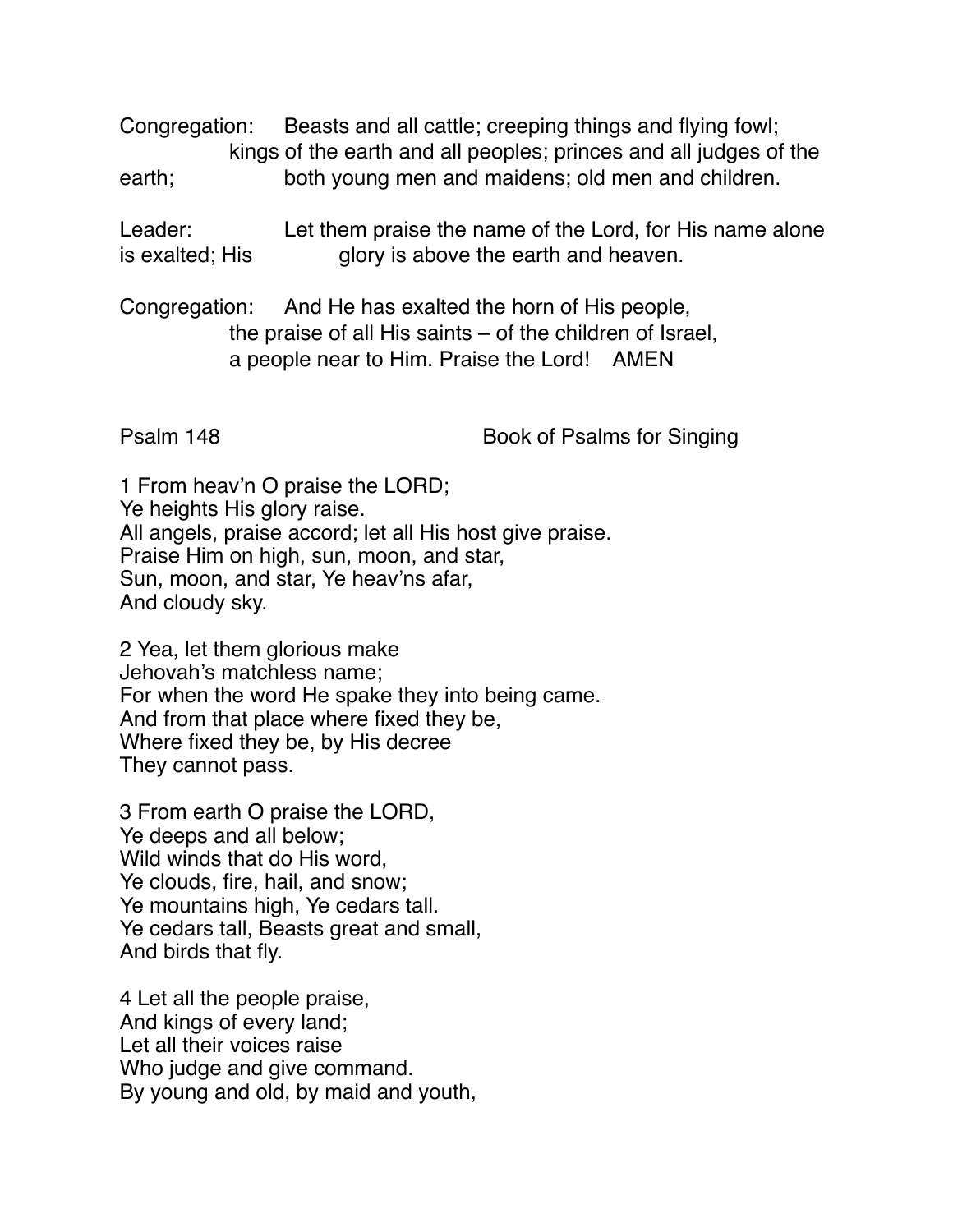$B_{\rm B}$  young and  $B_{\rm B}$  young and  $B_{\rm B}$  and  $B_{\rm B}$  and  $B_{\rm B}$ By maid and youth, His name in truth Should be extolled.

5 Jehovah's name be praised Above the earth and sky. For He His saints has raised And set their power on high. Him praise accord, O Israel's race, O Israel's race, near to His grace. Praise ye the LORD. AMEN

## **Confession of Sin**

Who can understand his errors? Cleanse me from secret faults. Keep back Your servant also from presumptuous sins; Let them not have dominion over me. Then I shall be blameless, And I shall be innocent of great transgression. AMEN Psalm 19:12-13

Silent Confession followed by Corporate Confession

Leader: Let us confess our sins to Almighty God.

Congregation: O most merciful God,

Father of our Lord Jesus Christ; Who pardons all such as truly repent and turn to You; We humbly confess our sins, and implore Your mercy. We have not loved You with a pure heart fervently; Neither have we loved our neighbor as ourselves. We have not done justly, nor loved mercy, Nor walked humbly with You, our God. Have mercy upon us, O Lord,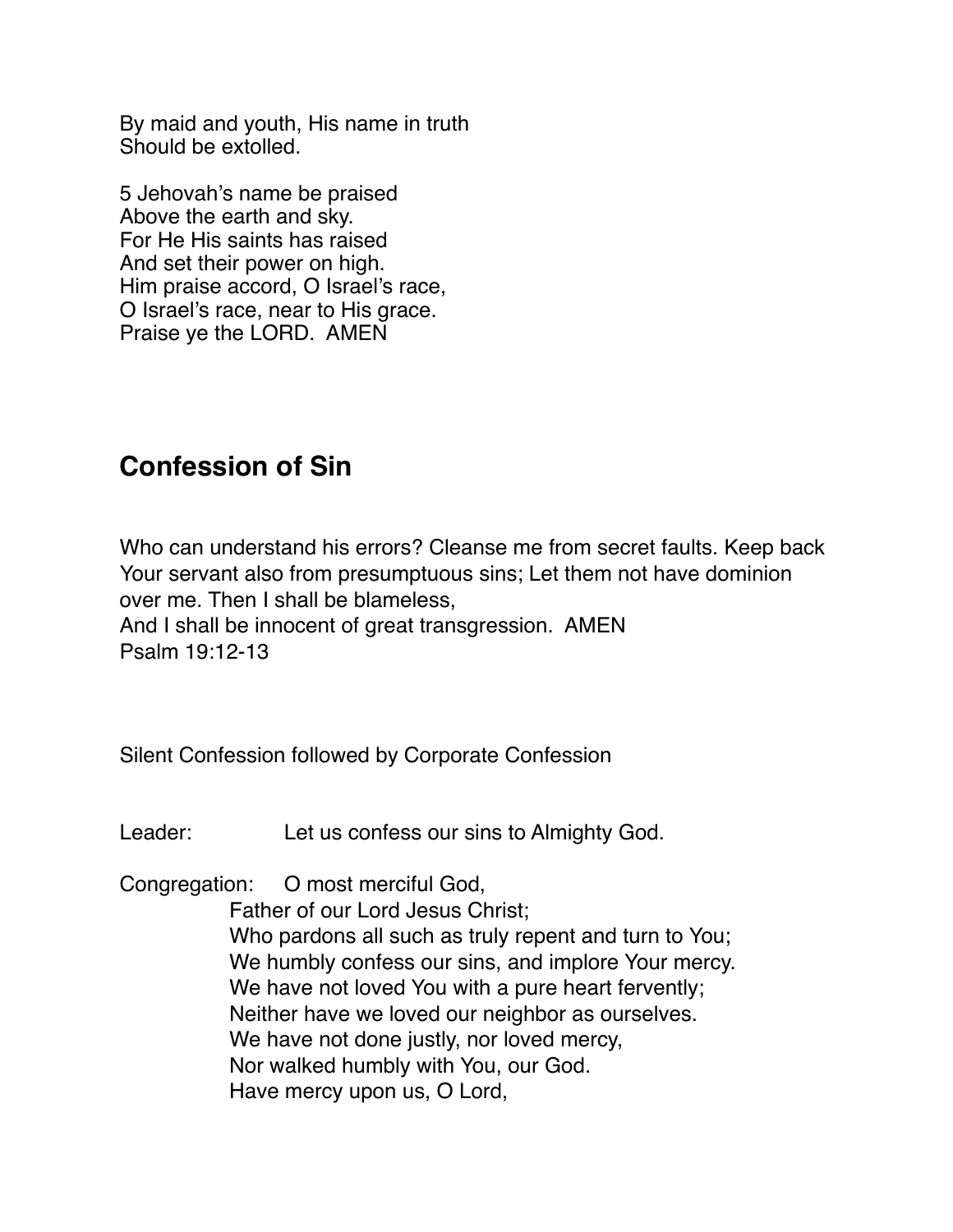According to Your loving-kindness; According to the multitude of Your tender mercies, Blot out our iniquity. Create in us a clean heart, O God; And renew a right spirit within us. Cast us not away from Your presence, And take not Your Holy Spirit from us. Restore unto us the joy of Your salvation, And uphold us with your free Spirit. In Jesus' name, AMEN

Assurance of Pardon

But you are a chosen generation, a royal priesthood, a holy nation, His own special people, that you may proclaim the praises of Him who called you out of darkness into His marvelous light; who once were not a people but are now the people of God, who had not obtained mercy but now have obtained mercy. AMEN 1 Peter 2:9-10

Leader: Our sins are forgiven!

Congregation: Thanks be to God!

The Nicene Creed The Nicene Creed Trinity Hymnal, page 846

We believe in one God, the Father Almighty, Maker of heaven and earth, of all things visible and invisible.

And in one Lord Jesus Christ, the only-begotten Son of God, begotten of his Father before all worlds, God of God, Light of Light, very God of very God, begotten, not made, being of one substance with the Father;

by whom all things were made;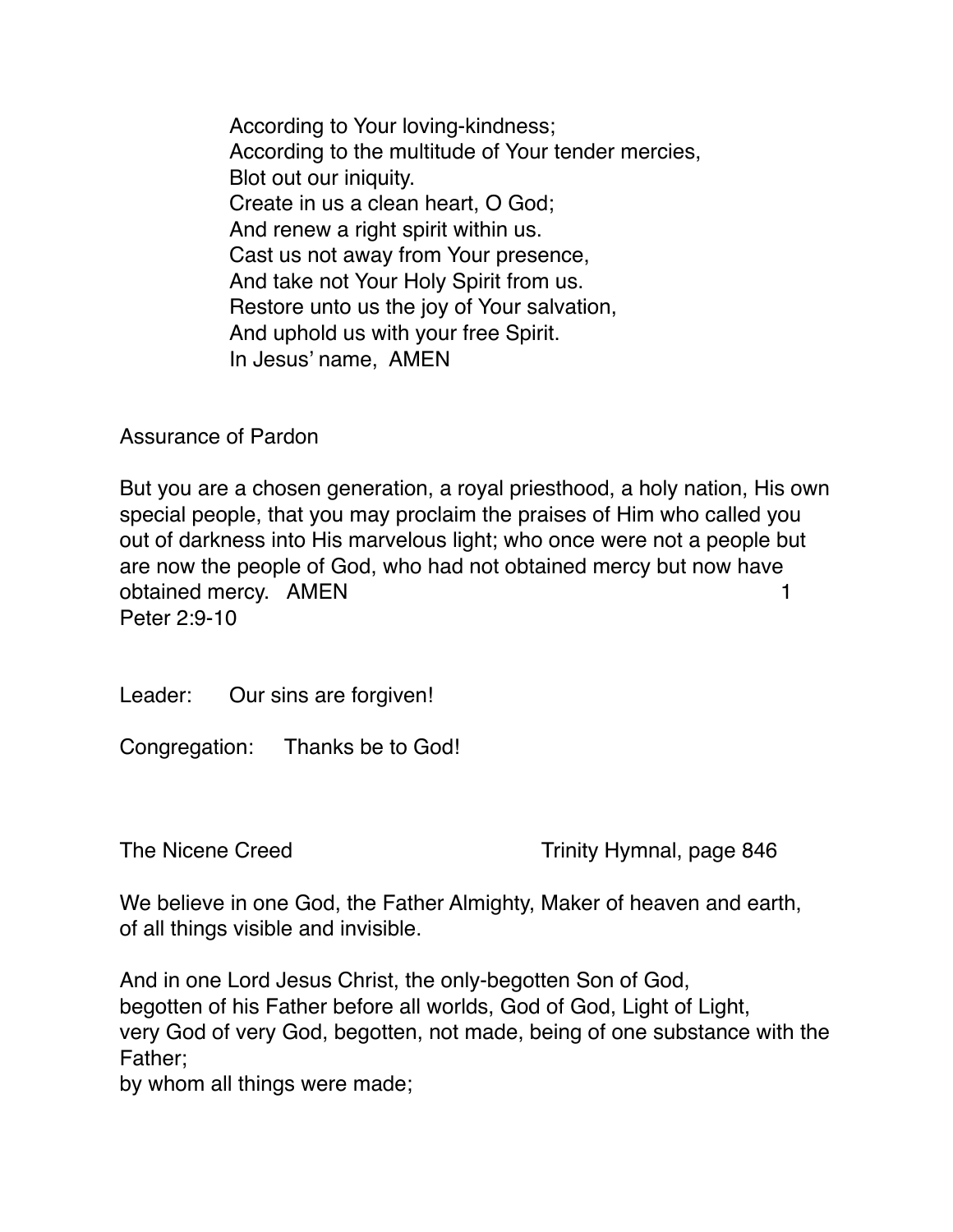who for us and for our salvation came down from heaven,

and was incarnate by the Holy Spirit of the virgin Mary, and was made man; and was crucified also for us under Pontius Pilot; he suffered and was buried;

and the third day he rose again according to the Scriptures, and ascended into heaven,

and is seated at the right hand of the Father; and he shall come again, with glory,

to judge both the living and the dead; whose kingdom shall have no end.

And we believe in the Holy Spirit, the Lord and giver of life,

who proceeds from the Father and the Son;

who with the Father and the Son together is worshiped and glorified; who spoke by the prophets;

And we believe in one holy catholic and apostolic church; we acknowledge one baptism for the remission of sins; and we look for the resurrection of the dead, and the life of the world to come. AMEN

We Are God's People Trinity Hymnal 355

1 We are God's people, the chosen of the Lord, Born of His Spirit, established by His Word; Our cornerstone is Christ alone, And strong in Him we stand: O let us live transparently And walk heart to heart and hand in hand.

2 We are God's loved ones, the Bride of Christ our Lord, For we have known it, the love of God outpoured; Now let us learn how to return The gift of love once given: O let us share each joy and care, And live with a zeal that pleases Heav'n.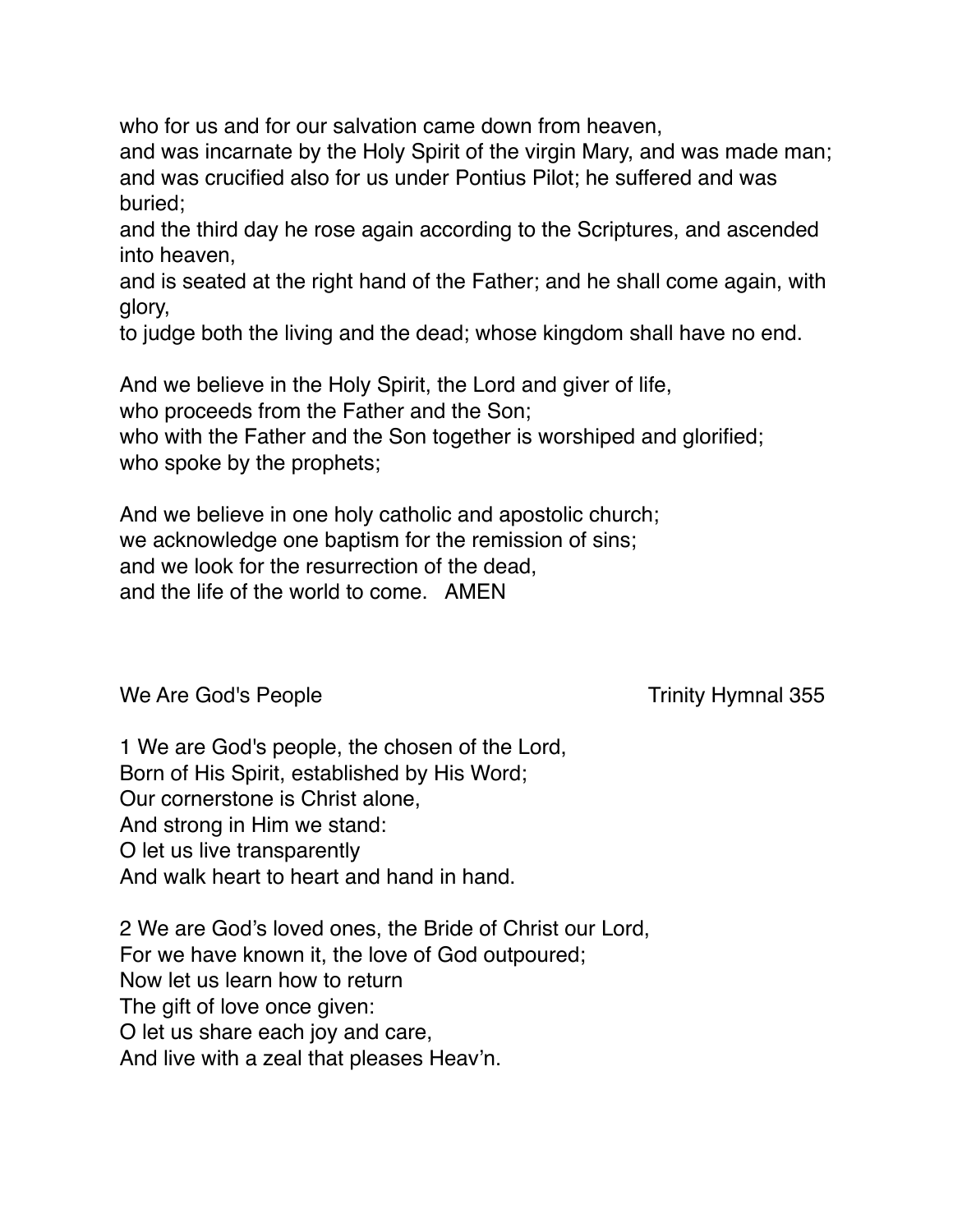3 We are the Body of which the Lord is Head, Called to obey Him, now risen from the dead; He wills us be a family, Diverse yet truly one: O let us give our gifts to God, And so shall his work on earth be done.

4 We are a temple, the Spirit's dwelling place, Formed in great weakness, a cup to hold God's grace; We die alone, for on its own Each ember loses fire: Yet joined in one the flame burns on To give warmth and light, and to inspire. AMEN

Luther's Commentary on the Second Article of the Apostles Creed

|              | Congregation: We believe that Jesus Christ                                                                                                                                               |
|--------------|------------------------------------------------------------------------------------------------------------------------------------------------------------------------------------------|
|              | -true God, Son of the Father from eternity,                                                                                                                                              |
|              | and true Man, born of the Virgin Mary-is our Lord.                                                                                                                                       |
|              | He has redeemed us, lost and condemned persons,                                                                                                                                          |
|              | saved us at great cost from sin, death, and the power of the                                                                                                                             |
| devil,       |                                                                                                                                                                                          |
|              | not with silver or gold, but with His holy and precious blood<br>and His innocent suffering and death.<br>All this He has done that we may be His own,<br>live under Him in His kingdom, |
|              | and serve Him in everlasting righteousness, innocence, and                                                                                                                               |
| blessedness, |                                                                                                                                                                                          |
|              | just as He is risen from the dead and lives and rules eternally.<br>This is most certainly true. AMEN                                                                                    |

Intercessory Prayer

Seeing then that we have a great High Priest who has passed through the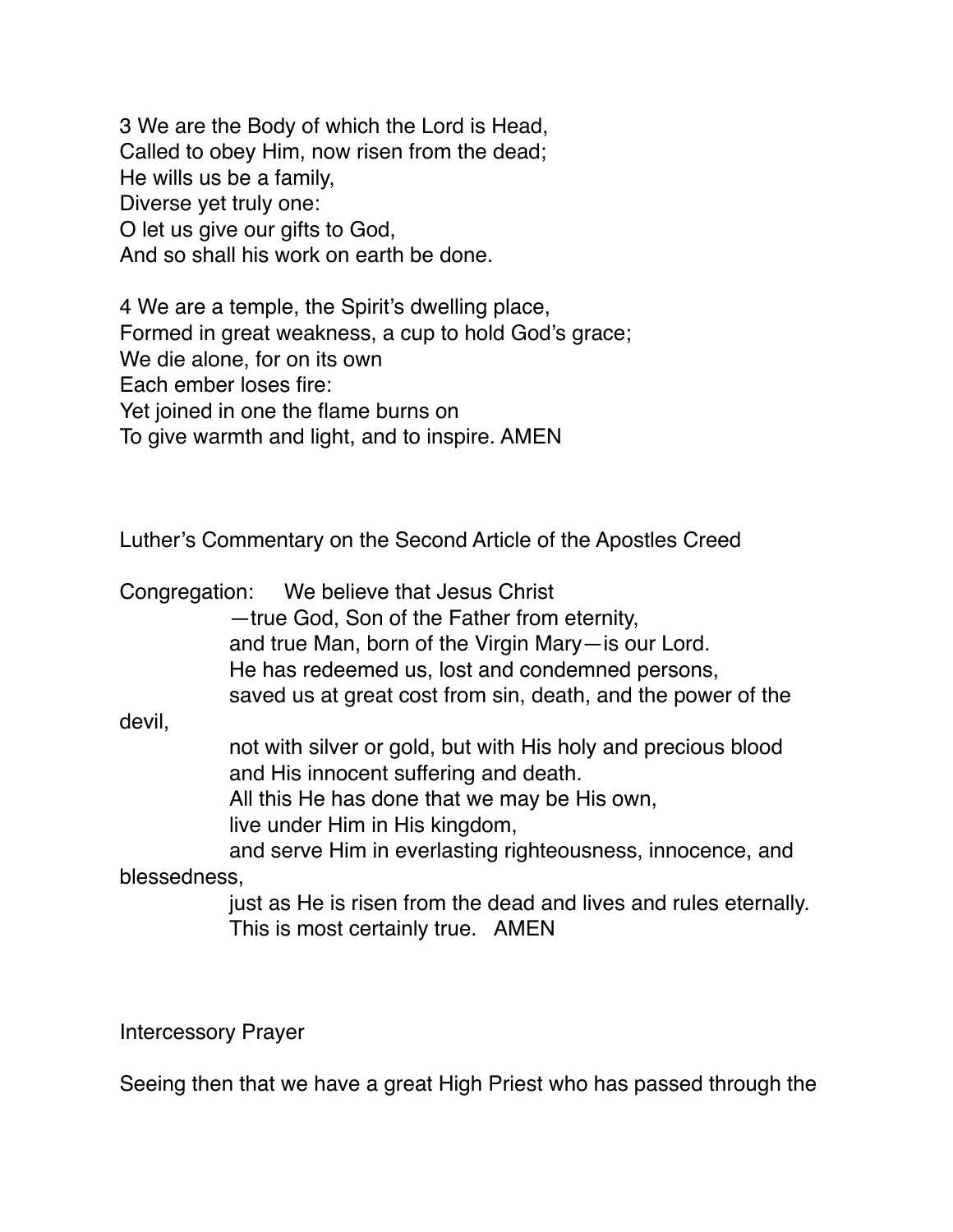heavens, Jesus the Son of God, let us hold fast our confession. For we do not have a High Priest who cannot sympathize with our weaknesses, but was in all points tempted as we are, yet without sin. Let us therefore come boldly to the throne of grace, that we may obtain mercy and find grace to help in time of need. AMEN Hebrews 4:14-16

Leader Prays

Congregation: Our Father in heaven, Hallowed be Your name. Your kingdom come. Your will be done on earth as it is in heaven. Give us this day our daily bread. And forgive us our debts, As we forgive our debtors. And do not lead us into temptation, But deliver us from the evil one. For Yours is the kingdom and the power and the glory forever. AMEN

Tithes and Offerings **Doxology** 

### **God Consecrates Us with His Word**

The Reading of the Scriptures **Proverbs 2** Proverbs 2

Leader: The word of the Lord.

Congregation: Thanks be to God!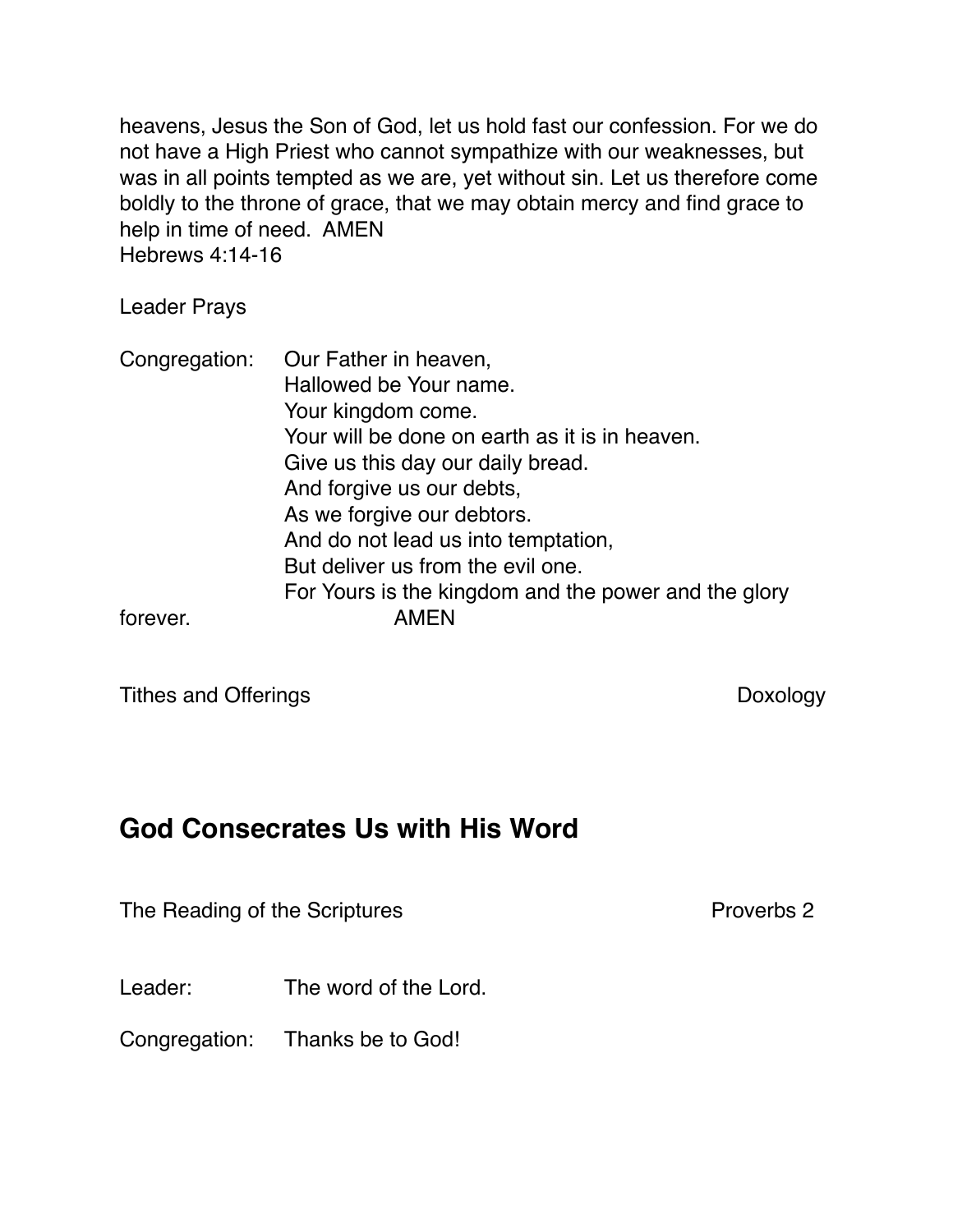Be Thou My Vision **Example 2** and Trinity Hymnal 642

1 Be Thou my vision, O Lord of my heart; naught be all else to me, save that thou art thou my best thought, by day or by night, waking or sleeping, thy presence my light.

2 Be thou my wisdom, and thou my true word; I ever with thee and thou with me, Lord; thou my great Father, I thy true son; thou in me dwelling, and I with thee one.

3 Be thou my battle shield, sword for my fight; be thou my dignity, thou my delight, thou my soul's shelter, thou my high tow'r; raise thou me heav'n-ward, O Pow'r of my pow'r.

4 Riches I heed not, nor man's empty praise, thou mine inheritance, now and always: thou and thou only, first in my heart, High King of Heaven, my treasure thou art.

5 High King of heaven, my victory won, may I reach heaven's joys, O bright heav'n's Sun! Heart of my own heart, whatever befall, still be my vision, O Ruler of all. AMEN

# **God Communes With Us**

Elder: God is good!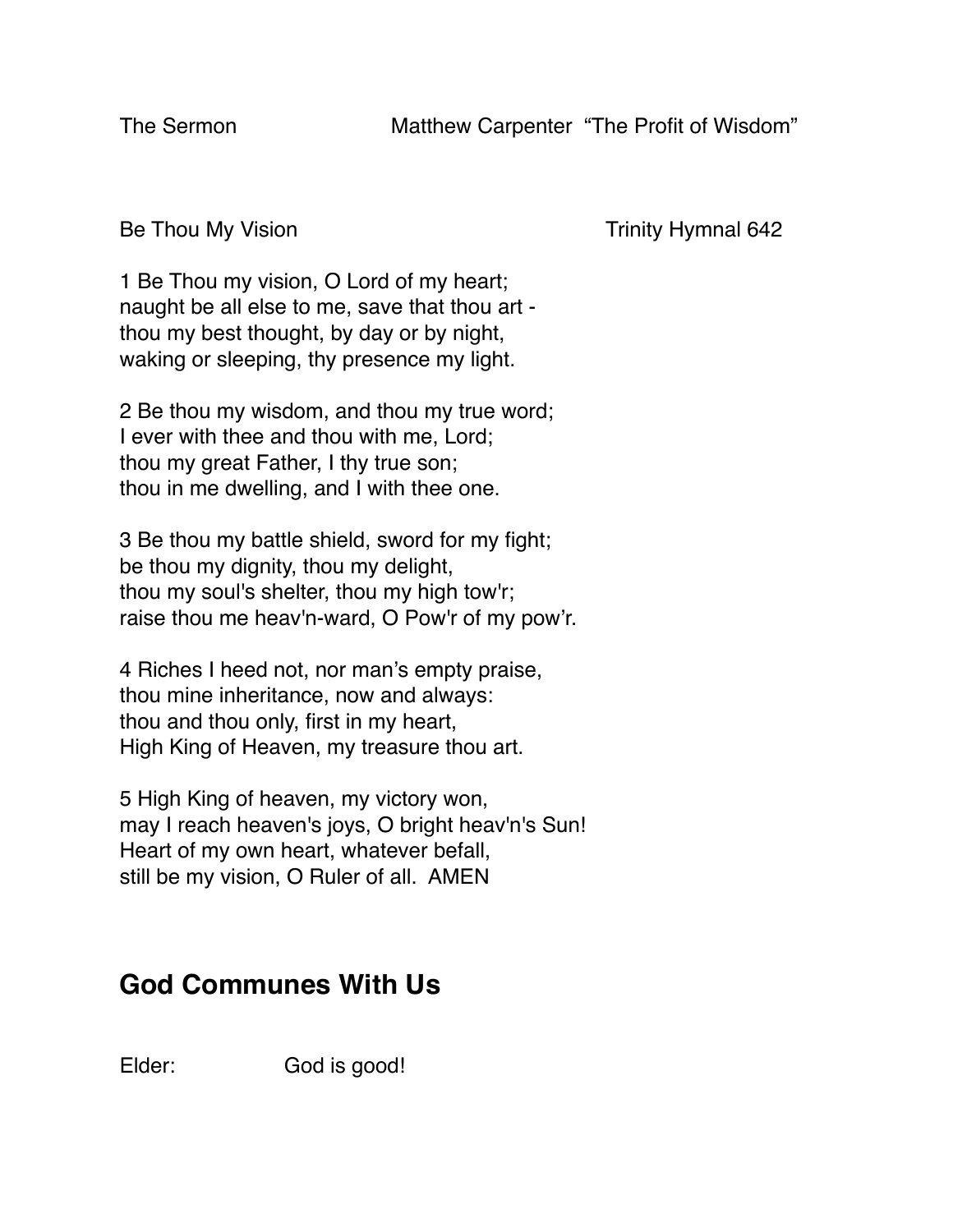|        | Congregation: All the time!                                                                                                                                                                                                                                                         |
|--------|-------------------------------------------------------------------------------------------------------------------------------------------------------------------------------------------------------------------------------------------------------------------------------------|
| Elder: | Let us give thanks to the Lord our God. Let us pray.                                                                                                                                                                                                                                |
|        | Congregation: Oh God of all good,<br>We bless You for Your means of grace.<br>You have prepared for us a feast.<br>And though we are unworthy to sit down as guests,<br>We wholly rest on the merits of your Son, Jesus Christ,<br>And we hide ourselves beneath His righteousness. |
| grace; | In the supper we remember His eternal love and boundless<br>We remember his infinite compassion and glorious redemption.                                                                                                                                                            |
|        | As the outward elements nourish our bodies,<br>So may Your indwelling Spirit invigorate our souls,<br>Until that day when we hunger and thirst no more,                                                                                                                             |

And we sit with Jesus at his heavenly feast. AMEN

The Sacrament of the Lord's Supper

Amidst Us Our Beloved Stands Trinity Hymnal 427

1 Amidst us our Beloved stands, and bids us view his pierced hands; points to the wounded feet and side, blest emblems of the Crucified.

2 What food luxurious loads the board, when at his table sits the Lord! The wine how rich, the bread how sweet, when Jesus deigns the guests to meet!

3 If now, with eyes defiled and dim,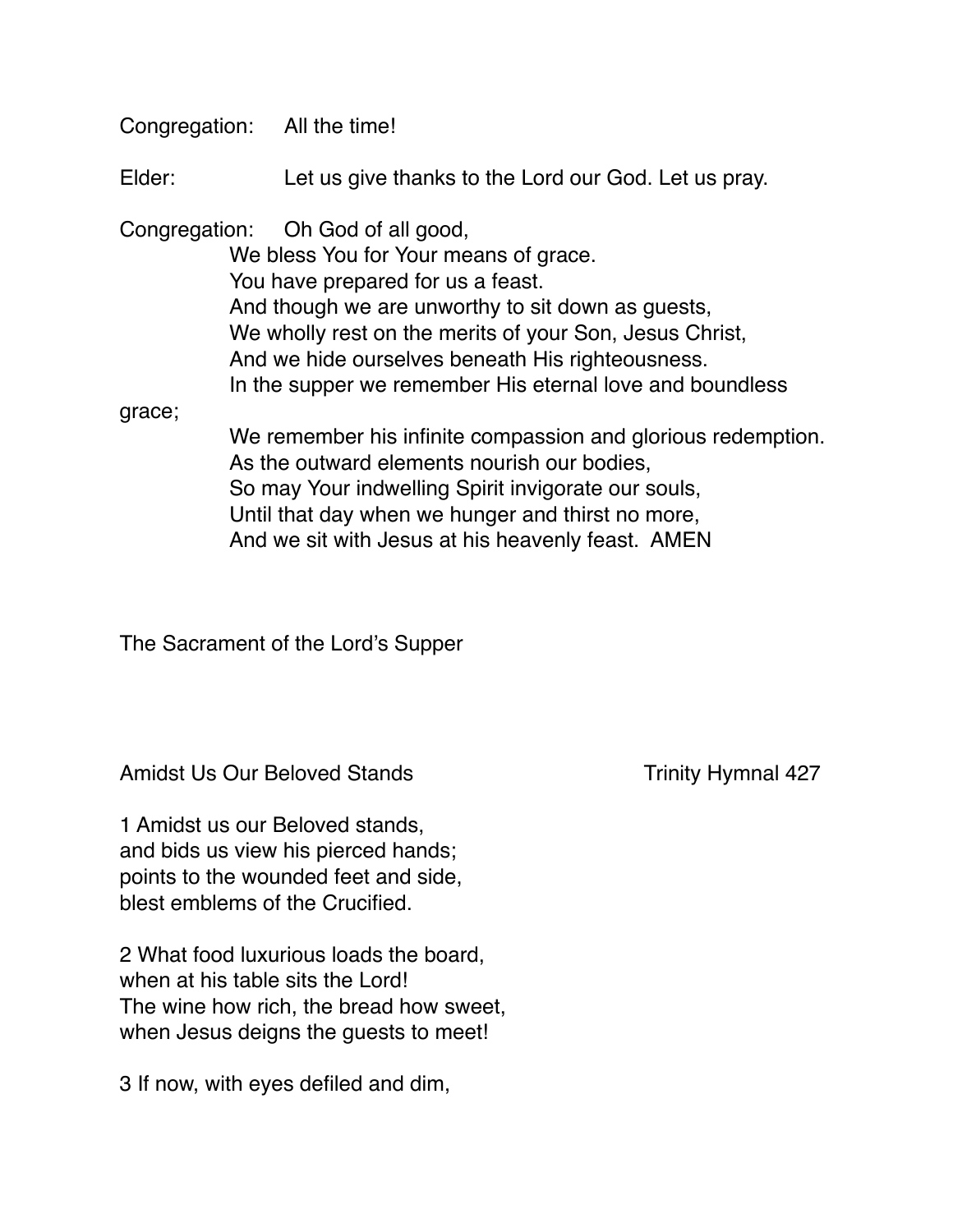we see the signs, but see not him; O may his love the scales displace, and bid us see him face to face!

4 O glorious Bridegroom of our hearts, your present smile a heav'n imparts! O lift the veil, if veil there be, let every saint your glory see! AMEN

#### **God Commissions Us**

Wisdom is the principal thing; Therefore get wisdom. And in all your getting, get understanding. Exalt her, and she will promote you; She will bring you honor, when you embrace her. She will place on your head an ornament of grace; A crown of glory she will deliver to you." AMEN Proverbs 4:7-9

**Benediction** 

Gloria Patri **Trinity Hymnal 735** 

Glory be to the Father, and to the Son, and to the Holy Ghost; as it was in the beginning, is now, and ever shall be. world without end. Amen, amen. AMEN